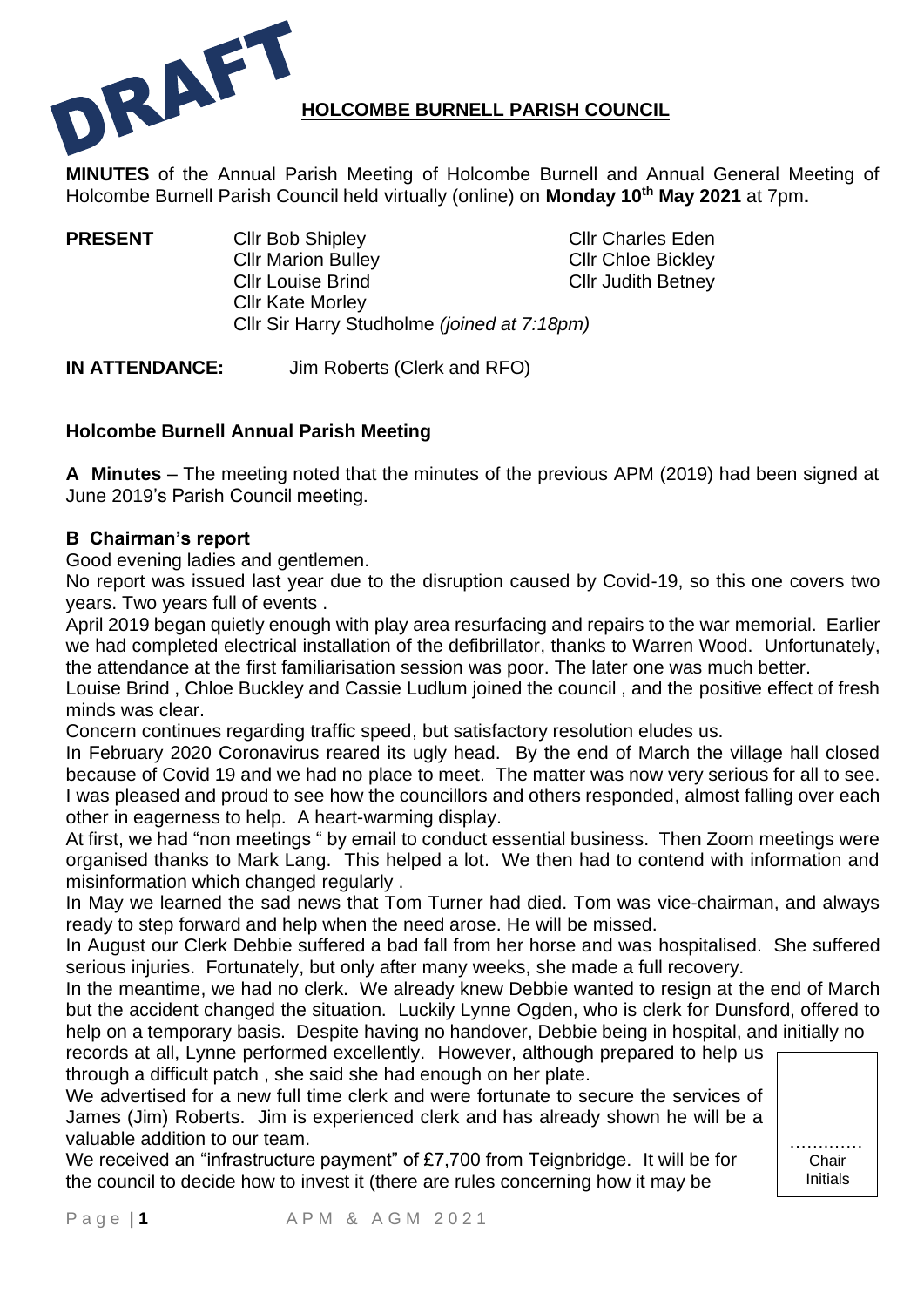

used) and parishioners are being consulted.

Everybody has worked hard during this difficult period. Naming individuals seems unfair as I am bound to omit someone. However, I wish to thank Mike Long our footpaths co-ordinator carrying on his excellent work despite sadly losing his wife Pat to cancer and all that that entails. Kate Morley for taking on the nature warden position, and Mark Lang for his invaluable help particularly when Covid hit us.

My position as chairman ended as of March 31,2021and this is my last report. I thank you all for the support you have given me . I am sure you will do the same for your next chairman.

My best wishes Charles, and thank you for your support as deputy and, effectively, as chairman in the recent months.

R J Shipley

Cllr Eden responded to the report on behalf of the Parish to express how grateful everyone was for all Cllr Shipley's work and that he would be a hard act to follow.

## **C Matters Raised by Members of the Public**

The meeting congratulated Lady Lucy Studholme on her appointment as High Sheriff of Devon. It is an honour for the Parish.

The Annual Parish Meeting closed at 7:09pm.

## **Holcombe Burnell Parish Council Annual General Meeting**

## **1 Election of Chairman**

Cllr Charles Eden was elected as Chairman (nom. Cllr Shipley, sec. Cllr Morley, all Cllrs voting in favour except Cllr Eden who abstained)

#### **2 Declaration of Acceptance of Office by Chairman**

This will take place when the clerk & Chairman next meet in person.

## **3 Apologies for Absence**

Apologies were received from Cllr Wood due to a personal appointment. The Council resolved to accept this apology.

## **4 Election of Vice-Chairman**

This item was completed when Cllr Studholme joined the meeting. Cllr Brind was elected Vice-Chair (nom. Cllr Shipley, sec. Cllr Betney – all Cllrs voting in favour except Cllr Brind who abstained). Cllr Studholme offered to stand in whenever necessary.

#### **5 Election to Committees**

a) **Planning Sub Committee**: To be drawn as and when necessary from any of the Councillors for the purpose of site visits and meetings with TDC, etc. It was be agreed that a minimum of three Councillors must be present and should there not be unanimous agreement, the planning matter would be brought back to the Council for discussion. Any Cllr may attend.

b) **Footpath Warden[s]:** Mike Long was nominated as Footpath Warden with the unanimous support of the Council (nom. Cllr Morley, sec. Cllr Bulley). *[Mr Long accepted the post at the monthly Council meeting which followed immediately after the AGM.1* 

**Chair** Initials